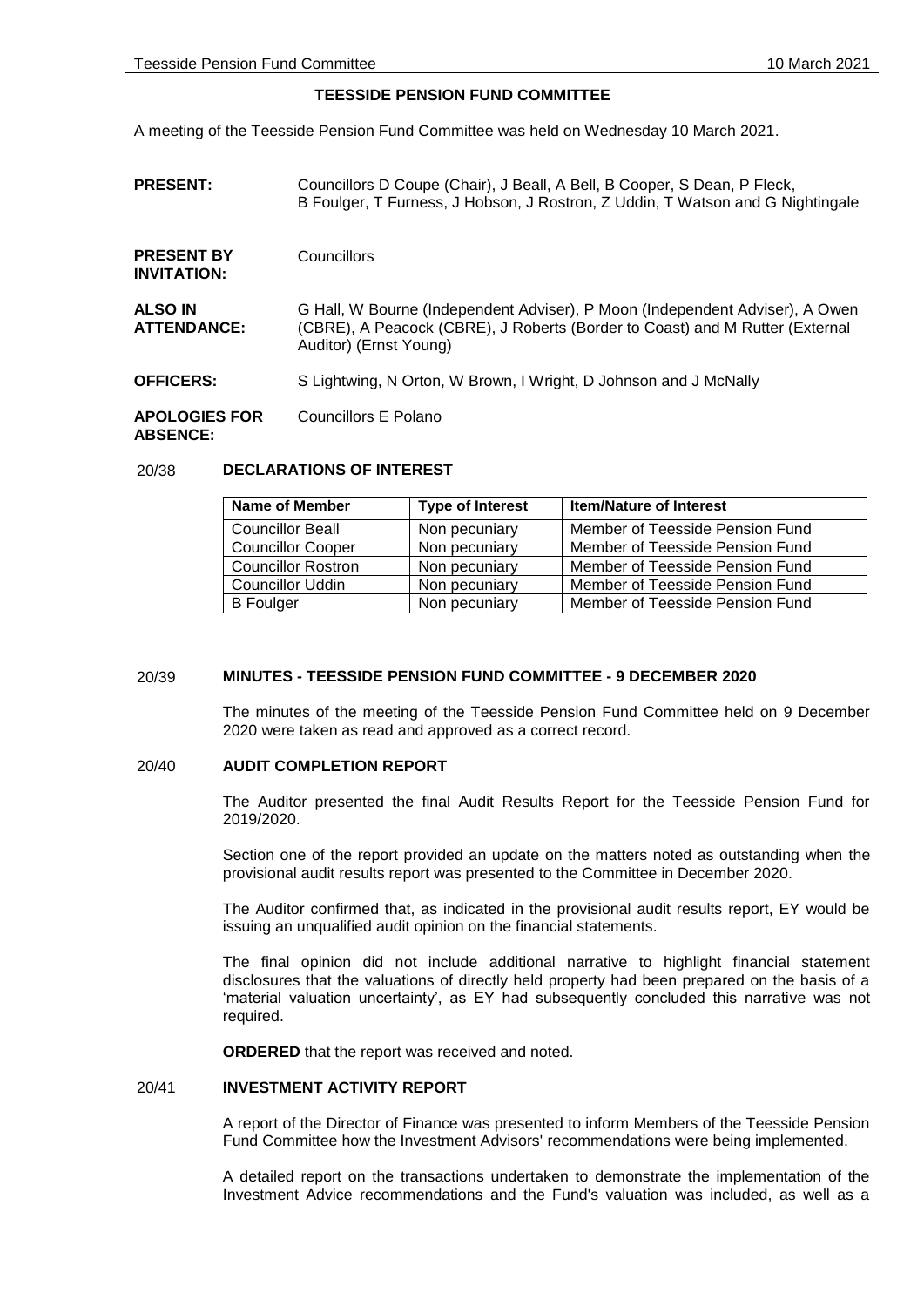report on the treasury management of the Fund's cash balances and the latest Forward Investment Programme.

The Fund continued to favour growth assets over protection assets and currently had no investments in Bonds. Whilst it was considered that Bond yields would rise in the long run, at present yields did not meet the actuarial requirements for the Fund and should continue to be avoided at these levels unless held as a short term alternative to cash.

The cash levels at the end of December 2020 were 8.26%. The Fund would continue to use cash to move away from its overweight position in equities and invest further in Alternatives.

Investment in direct property would continue on an opportunistic basis where the property had good covenant, yield and lease terms. No property transactions were undertaken in this quarter.

During the quarter, £45.3 million was invested in Alternatives. The Fund was considerably underweight its customised benchmark and, providing suitable investment opportunities were available, would look to increase its allocation to this asset class up to the customised benchmark level.

Appendix A to the submitted report detailed transactions for the period 1 October 2020 to 31 December 2020 September 2020. There were net purchases of £45.4m million in the period, this compared to net purchases of £33.2 million in the previous reporting period.

As at 31 December 2020, the Fund had £361.5 million invested with approved counterparties. This was a decrease of £68.3 million over the last quarter. Appendix B to the submitted report showed the maturity profile of cash invested as well as the average rate of interest obtained on the investments for each time period.

The total value of all investments as at 31 December 2020, including cash, was £4,385 million, compared with the last reported valuation as at 30 June 2020, of £4,084 million.

A summary analysis of the valuation showed the Fund's percentage weightings in the various asset classes as at 31 December 2020 compared with the Fund's customised benchmark.

The Forward Investment Programme provided commentary on activity in the current quarter as well as looking ahead to the next three to five years. Details of the current commitments in equities, bonds and cash, property and alternatives were included in paragraph 8 of the submitted report.

The Fund was currently above its target asset allocation of 50% equities. As at the end of December 2020 the Fund's equity weighting was 77.04%. The overweight position should be reduced over time through further investment in Alternative assets, however, this was a slow process. As long as suitable alternative investments were available the Fund would look to a reduction in the overweight position of 5% per year.

**ORDERED** that the report was received and noted.

## 20/42 **EXTERNAL MANAGERS' REPORTS**

A report of the Director of Finance was presented to provide Members with quarterly investment reports in respect of funds invested externally with Border to Coast Pensions Partnership Limited (Border to Coast) and with State Street Global Advisers (State Street).

As at 30 September 2020 the Fund had investments in:

• the Border to Coast UK Listed Equity Fund, which had an active UK equity portfolio aiming to produce long term returns of at least 1% above the FTSE All Share index;

and

 the Border to Coast Overseas Developed Markets Equity Fund, which had an active overseas equity portfolio aiming to produce total returns of at least 1% above the total return of the benchmark (40% S&P 500, 30% FTSE Developed Europe ex UK, 20%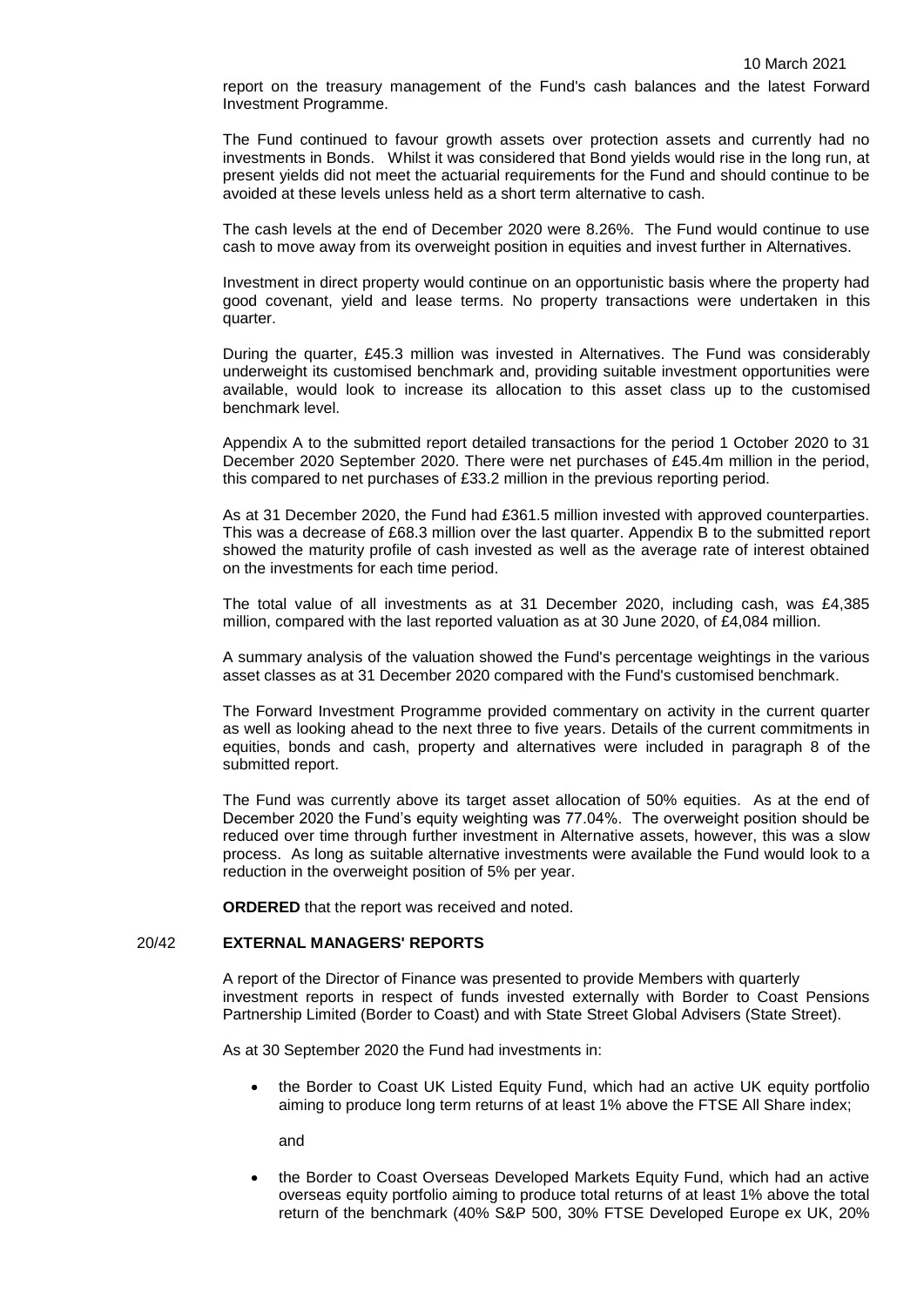FTSE Developed Asia Pacific ex Japan, 10% FTSE Japan).

The Border to Coast UK Equity Fund was currently performing on target although it was highlighted that the Fund had not yet been invested for three years. There had been a slight dip in performance over the last quarter but overall, since inception, the expected returns had been delivered. The Border to Coast report was attached at Appendix A to the submitted report.

The Head of Pensions Governance and Investments confirmed that he was not alarmed by the slight dip in performance as there had been a significant change in UK market values over the last quarter.

State Street had a passive global equity portfolio invested across four different region tracking indices appropriate to each region. The State Street report (attached to the submitted report at Appendix B) showed the market value of the State Street passive equity portfolio and the proportions invested in each region as at 31 December 2020.

It was highlighted that companies that breached UN Global Compact or sold controversial weapons had recently been excluded from State Street's funds and the indices they tracked and this had made a difference to the number of companies they could invest in of about 3.6% of the market. However, the expected returns had been delivered to date.

Over the course of the next few months, the Fund would continue to transfer money from State Street to Border to Coast in order to move away from passive investments. Details of the transfers would be reported to the Committee.

**ORDERED** that the report was received and noted.

# 20/43 **PRESENTATION FROM BORDER TO COAST CLIENT RELATIONSHIP MANAGER**

The Border to Coast Client Relationship Manager gave a presentation which covered the following issues:

- Border to Coast Update
- Equity Investments Update
- UK Listed Equity Fund
- Overseas Developed Markets Equity Fund
- Alternatives Investments Update
- Private Equity
- Infrastructure

Progress during 2020 included:

- Border to Coast's first co-investment, in its infrastructure fund.
- The launch of two fixed income funds the £2.5 bn Sterling Investment Grade Credit Fund and the £1.5 bn Sterling Index-Linked Bond Fund.
- Won the Pool of the Year and Collaboration Awards at the LAPF (Local Authority Provident Fund) Investment Awards.
- Over 130 delegates attended Border to Coast's first virtual conference.
- 58 partner Fund workshops were held.
- Continued recruiting, with over 20% of colleagues joining BCPP during lockdown.
- Completed the first "crossing deal" leading to a saving of £3.4 m for the partner funds involved. A "crossing deal" with Teesside had also made a saving of £20,000 for the Fund.

The presentation included the Investment Proposition Launch Timetable with details of the Funds that would be launched in 2022 and 2023 highlighted at the meeting.

Overall there was general confidence with the performance of the UK albeit there was a slight dip over the short term. However, over the three year rolling basis the Fund was in a strong position.

**ORDERED** that the report was received and noted.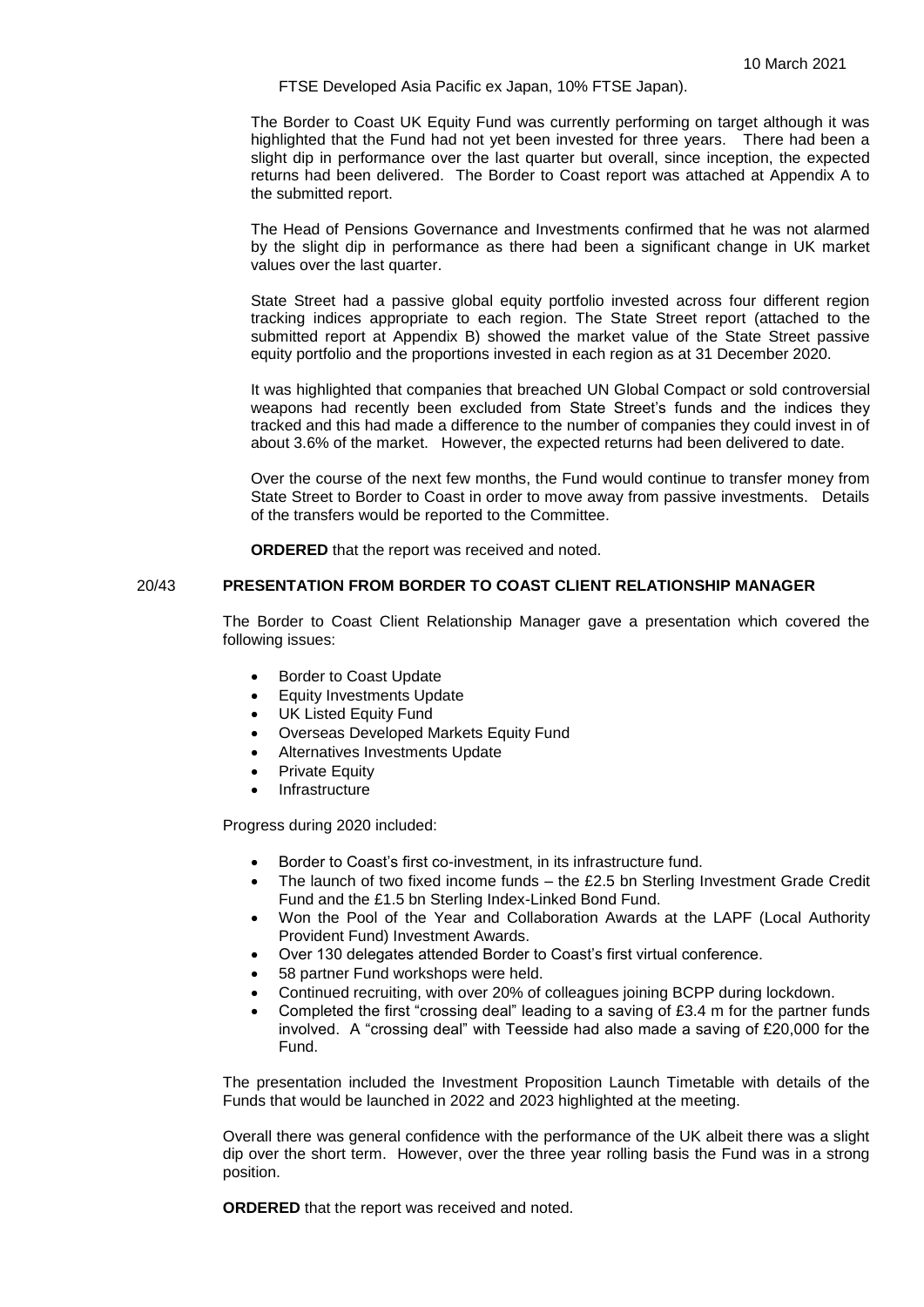## 20/44 **STRATEGIC ASSET ALLOCATION UPDATE**

A report of the Director of Finance was presented to ask Members to agree to a revision to the Pension Fund's strategic asset allocation and for a short consultation to be carried out with employers in the Fund to explain the purpose of the proposed changes.

The Pension Fund's target strategic asset allocation was set out in its Investment Strategy Statement (ISS) which was last updated in February 2019. The table at 4.1 of the submitted report showed the strategic asset allocation alongside the actual allocation of the Pension Fund at the end of the quarter the allocation was published (31 March 2019), and at the end of the last quarter (31 December 2020).

The ISS highlighted that the target allocation was a long term goal, and that while bonds continue to be viewed as expensive, the allocation to equities was likely to be towards the high end of the range.

While the Pension Fund remained heavily invested in equities its assets were subject to significant volatility. While this could be tolerated to a certain extent given the Pension Fund's long investment time horizon, this volatility could cause issues for the Pension Fund's employers if the triennial valuation coincided with a low point in valuations.

Officers had been working with the Pension Fund's investment advisors to review the strategic asset allocation, with a view to setting a long-term and a short/ medium term target for asset allocation. The latter target would allow the Committee to judge more quickly whether appropriate progress was being made in reallocating the Pension Fund's assets.

Details of the proposed revised strategic asset allocation was detailed at paragraph 6.4 of the submitted report. The overall split between growth and protection assets would be 75% to 25% in the long term, with UK Equities 10%, Overseas Equities 45%, Property 10%, Private Equity 5%, Other Alternatives 5%. Protection assets – bonds, other debt, and cash - would be combined together. Infrastructure would be reclassified as a protection asset to properly reflect the features of that asset and the fact that it would provide a protection asset in investment terms.

Any substantive changes agreed to the revised ISS following the consultation would be brought to the next Committee meeting. If there were no such changes the ISS would be published in due course.

It was noted that some of the targets were challenging, however the Head of Pensions Governance and Investment confirmed that he felt that they were reasonable. In relation to local investments, it was explained that the Committee had agreed to invest up to 5%, it was not a separate line on the strategic asset allocation. Any local investment would be slotted into the relevant category. However, the Committee would be kept informed of the percentage of investment actually allocated to local investments.

# **ORDERED** as follows:

- 1. The information provided was received and noted.
- 2. The table in paragraph 6.4 of the submitted report would be incorporated into an updated ISS and circulated to Pension Fund employers for comment.
- 3. Any substantive changes agreed to the revised ISS following the consultation would be brought to the next Committee meeting.
- 4. If there were no substantive changes to report back, the revised ISS would be published.
- 5. Officers would work to implement the revised strategic asset allocation and would report back to future Committee meetings on progress.

# 20/45 **NATIONAL KNOWLEDGE ASSESSMENT OUTCOME**

A report of the Director of Finance was presented to inform Members of the outcome of the National Knowledge Assessment recently undertaken by Teesside Pension Board and Pension Fund Committee members, and to discuss a potential training plan to address gaps in knowledge identified by the assessment.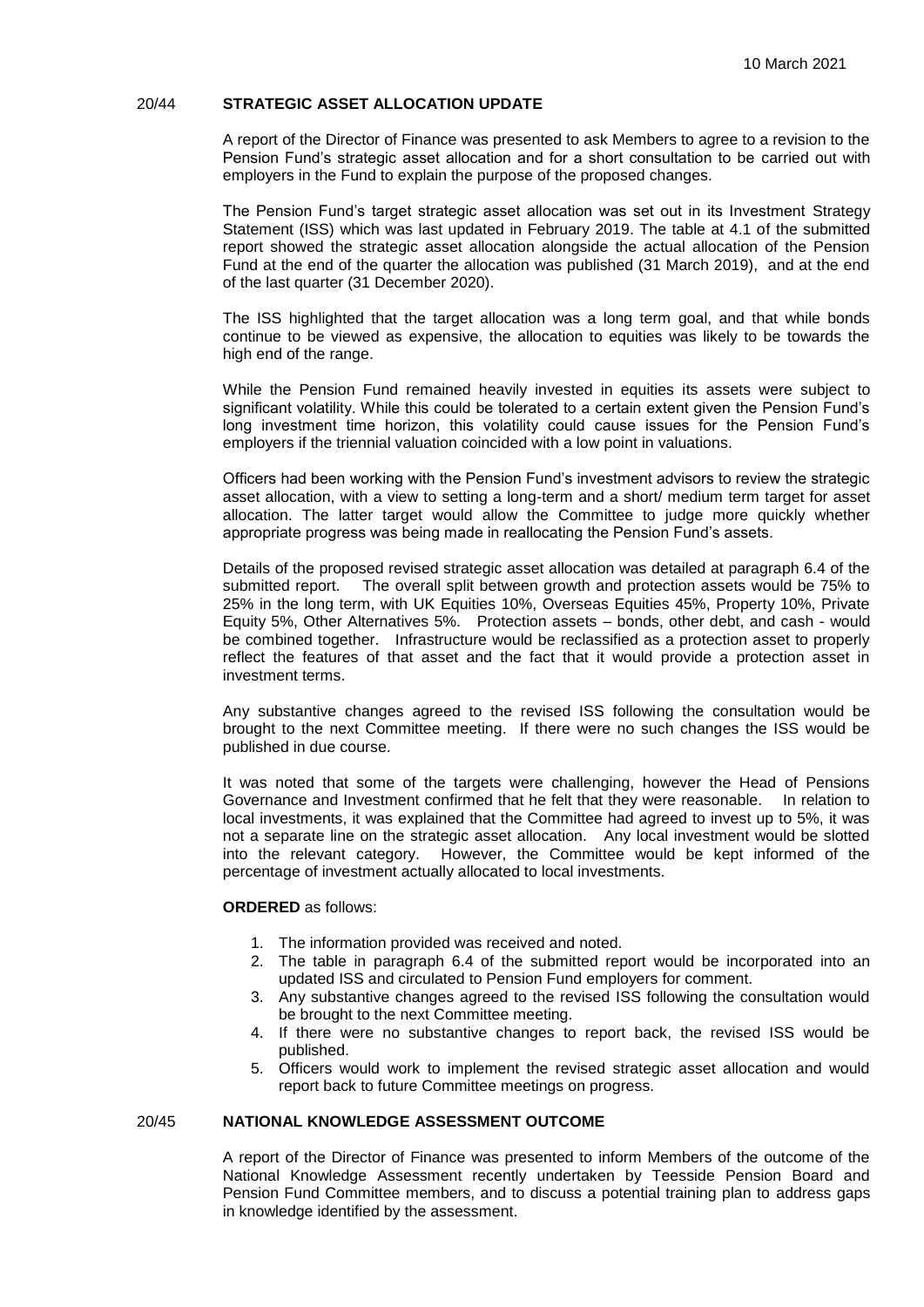The outcome of the Knowledge Assessment was discussed with the Board at its February 2021 meeting. The Board agreed that a training programme should be discussed and approved by the Committee which Board members could also participate in.

The report identified a number of areas where the Committee and Board would benefit from additional training. A suggested training plan was attached at Appendix A to the submitted report.

The provision of a specific training budget would allow flexibility on how training could be delivered. An initial budget of £40,000 representing £2,000 per Committee and Board member was suggested, with any expenditure subject to discussion and agreement with Chair and Vice Chair, as well as appropriate use of procurement processes and procedures.

Concern was raised in relation to the amount of the suggested budget and it was confirmed that this was a maximum amount and value for money would be sought when arranging any external training.

### **ORDERED** as follows:

- The proposed training plan in Appendix A would be delivered to Committee and Board members.
- A training budget initially set at £40,000 was set aside to allow external companies and individuals to be commissioned to assist with this training where appropriate.
- Expenditure on external training would be determined by the Head of Pensions Governance and Investments in consultation with the Chair and Vice Chair.

# 20/46 **PENSION FUND BUSINESS PLAN 2021-2024**

A report of the Director of Finance was presented to Committee Members to request approval of the annual Business Plan including the 2021/22 Pension Fund budget.

The 2021/22 forecast income and expenditure was set out in the Business Plan, and summarised at paragraph 3.1 of the submitted report.

The Business Plan for 2021/24 was attached at Appendix 1 to the submitted report and included:

- The purpose of the Fund, including the Teesside Pension Fund Service Promise (Appendix A).
- The current governance arrangements for the Fund.
- The performance targets for the Fund for 2021/22, and a summary of the performance for 2020/21 (Appendix B).
- The arrangements in place for managing risk and the most up to date risk register for the Fund (see Appendix C).
- Membership, investment and funding details for the Fund.
- An estimated outturn for 2020/21 and an estimate for income and expenditure for 2021/22 (Appendix D and page 21 of Appendix 1).
- An annual plan for key decisions and a forward work programme for 2021/22 and an outline work plan for 2022–2024.

#### **ORDERED** as follows that:

- 1. The information provided was received and noted.
- 2. Teesside Pension Fund's Annual Business Plan including the 2021/22 Pension Fund budget was approved.

## 20/47 **CURRENT ISSUES**

A report of the Director of Finance was presented to update Members on current issues affecting the Pension Fund locally or the Local Government Pension Scheme (LGPS) in general.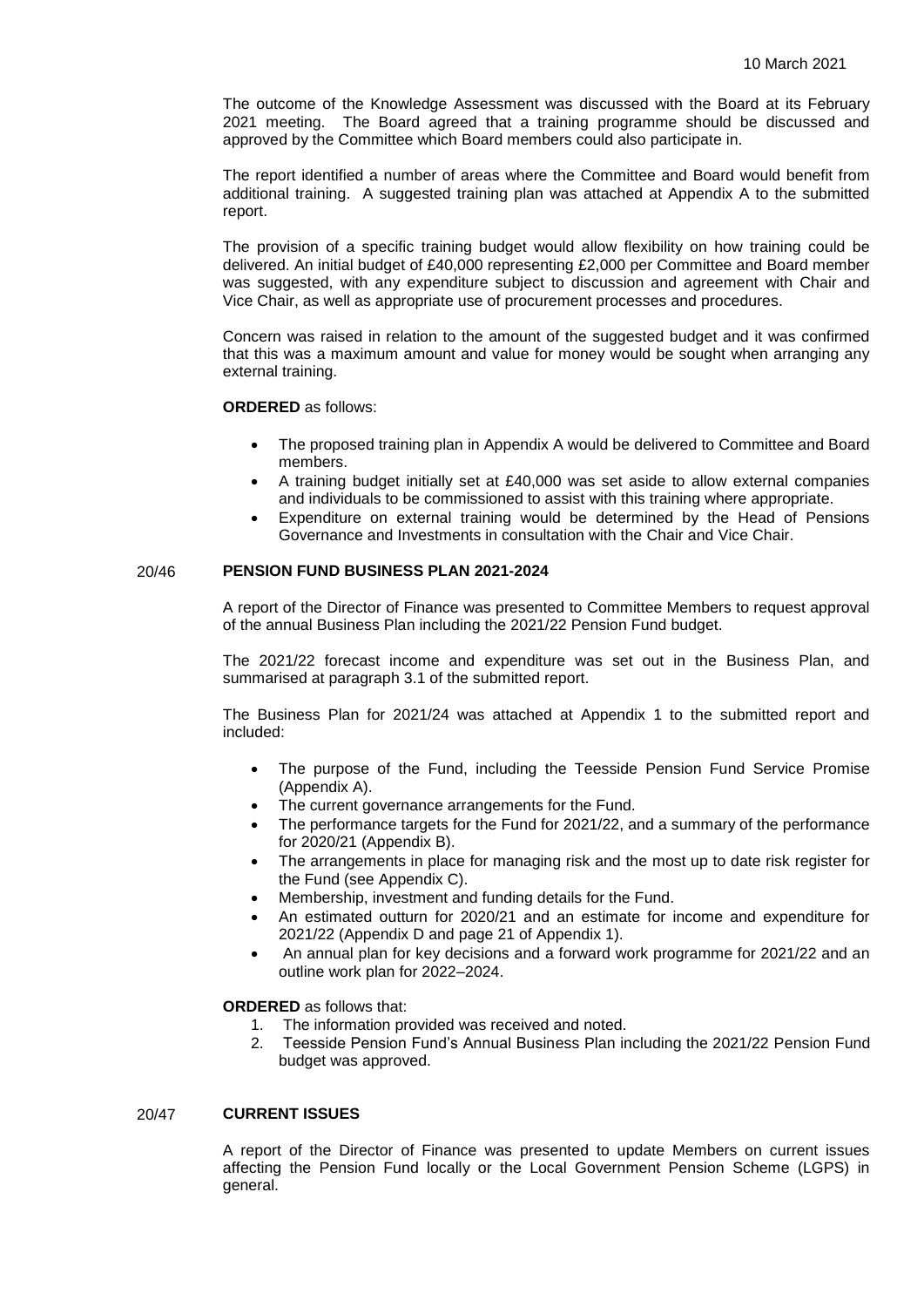The following issues were highlighted:

- Regulations imposing a £95,000 Exit Cap Revoked.
- Scheme Advisory Board Good Governance Review Final Report.
- Increasing the Normal Minimum Pension Age: Consultation on Implementation.

The Head of Pensions Governance and Investments provided a detail explanation on each item, the details of which were contained in the submitted report.

**ORDERED** that the information provided was received and noted.

# 20/48 **INVESTMENT ADVISORS' REPORTS**

The Independent Investment Advisors had provided reports on current capital market conditions to inform decision-making on short-term and longer-term asset allocation, which were attached as Appendices A and B to the submitted report.

Further commentary was provided at the meeting by both Advisers in relation to the economic recovery from the pandemic, the increase in bond yields, and the potential for inflation.

**ORDERED** that the information provided was received and noted.

#### 20/49 **CBRE PROPERTY REPORT**

A report was submitted that provided an overview of the current property market and informed Members of the individual property transactions relating to the Fund.

The investment market was currently subdued. Shopping centres were under pressure although industrials continued to grow in favour. There was demand in the office sector for the best quality assets. Although there was an expectation of more liquidity in the markets once lockdown eased, it was not yet clear whether there would be more or less demand for offices or whether the move to online shopping would continue at the same pace.

Confirm that we have no shopping centres in the portfolio and no plans to put one forward as a recommendation. Have a number of retail parks which have been resilient and keeping the team busy in terms of new lettings quite pleasingly and lease renewals. Report refers to a couple of deals at the moment involved in.

The current arrears, as stated in the report, had fallen by £50K to currently £1.69 million. Quarterly collection statistics for this quarter had improved from the 81% as stated, to 85% and that compared quite favourably with most of CBRE's portfolios. It was highlighted that under Government legislation passed due to the covid-19 pandemic, no enforcement action could be taken against tenants who were in arrears. CBRE were working with tenants to recover arrears and agree payment plans.

In relation to vacant properties, the void rate was low: 2.45% against an industry benchmark of 11.9%. Completion of several lettings would further reduce that void rate.

CBRE continued to look for new investments for the Fund but there was a chronic shortage of suitable stock available on the current market. Hopefully the situation would improve lockdown eased and people would look at stock they might want to sell later in the year. It was noted that when suitable assets for the Fund did come to market, bidding could be fierce, particularly in logistics and industrials.

**ORDERED** that the information provided was received and noted.

**ORDERED** that the report was received and noted.

### 20/50 **XPS PENSIONS ADMINISTRATION REPORT**

A report was presented to provide an overview of administration services provided to the